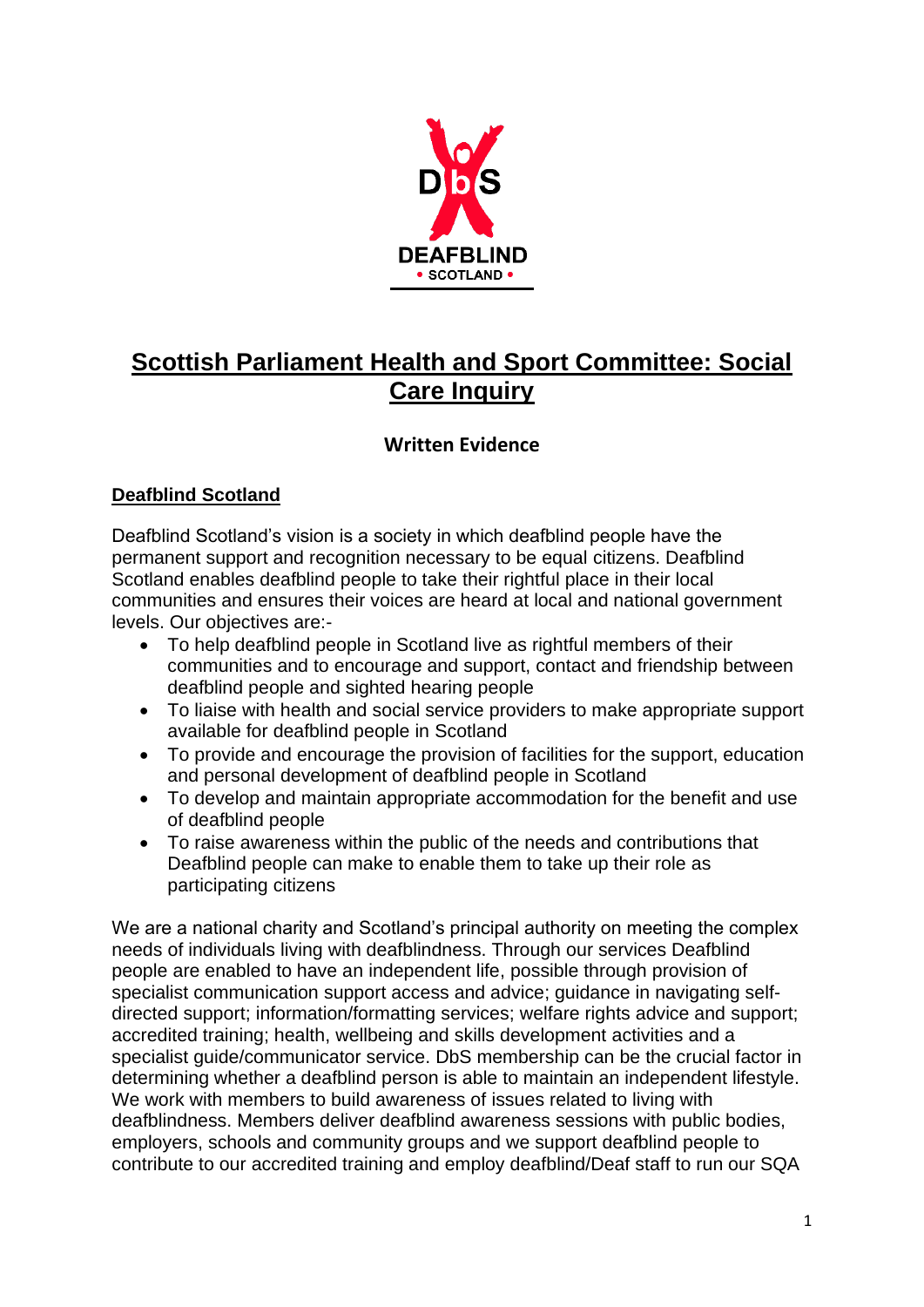and Signature accredited Guide/Communicator, BSL, tactile BSL training and Deaf people to work as Guide/Communicators.

#### **Q1: How should the public be involved in planning their own and their community's social care services?**

It is Deafblind Scotland's understanding that there has been much work undertaken and clear policy and legislation available to guide the processes for engaging with the public. Generally, and at a community planning prioritisation level, we are aware that this work to achieve meaningful involvement of social care service users and where appropriate their carers has not been central to the process to date. It is our view that overall, engagement work is sporadic and not of a sustained nature. There has also not been the necessary consistent investment in supporting people to engage with the planning process, although we do appreciate that this position is improving, however much more needs to be done to ensure engagement is equitable. This is particularly so with regard to groups that have the least voice and are less readily able to advocate on behalf of their needs. For engagement to be meaningful for people with dual sensory impairment there would need to be determined commitment and associated resource to enable them to participate at any level of community planning of social care services.

People who are deafblind have substantial visual and hearing loss which causes extreme difficulty with communication, information and mobility. As a result deafblind people are amongst the least visible in society and many face multiple intersecting layers of discrimination through often being older, living with another long term condition or disability or being from an ethnic minority backgrounds where there is an elevated rate of visual impairment.

Sense's report highlighted the grave health inequalities and barriers faced by deafblind people on accessing health and social care. The report indicated that inaccessible information and lack of communication support are the key barriers currently preventing deafblind people from accessing these services. One in two (56 per cent) deafblind people have left a GP appointment having not understood what had been discussed. We believe this also to be the experience of deafblind people accessing social care support.

Although estimates on numbers of deafblind people are hard to determine accurate, in part due to framing of previous census questions and lack of research into the issue but also within Scotland, deafblindness is not a specific diagnosis and visual impairment and hearing loss or D/deafness are diagnosed separately through different clinical processes. However, based on global research it can be estimated that there is somewhere between 20,000 and 31,000 people in Scotland who face significant challenges with hearing and sight loss such as is described above. This is therefore a group that requires a voice, however to achieve this there is a need for investment in accessible community planning processes but also Guide Communication Support to enable people to access pre-engagement information, travel safely to and from participation opportunities and to be able to communicate through the assistance of a communication specialist when in meetings or other such planning sessions.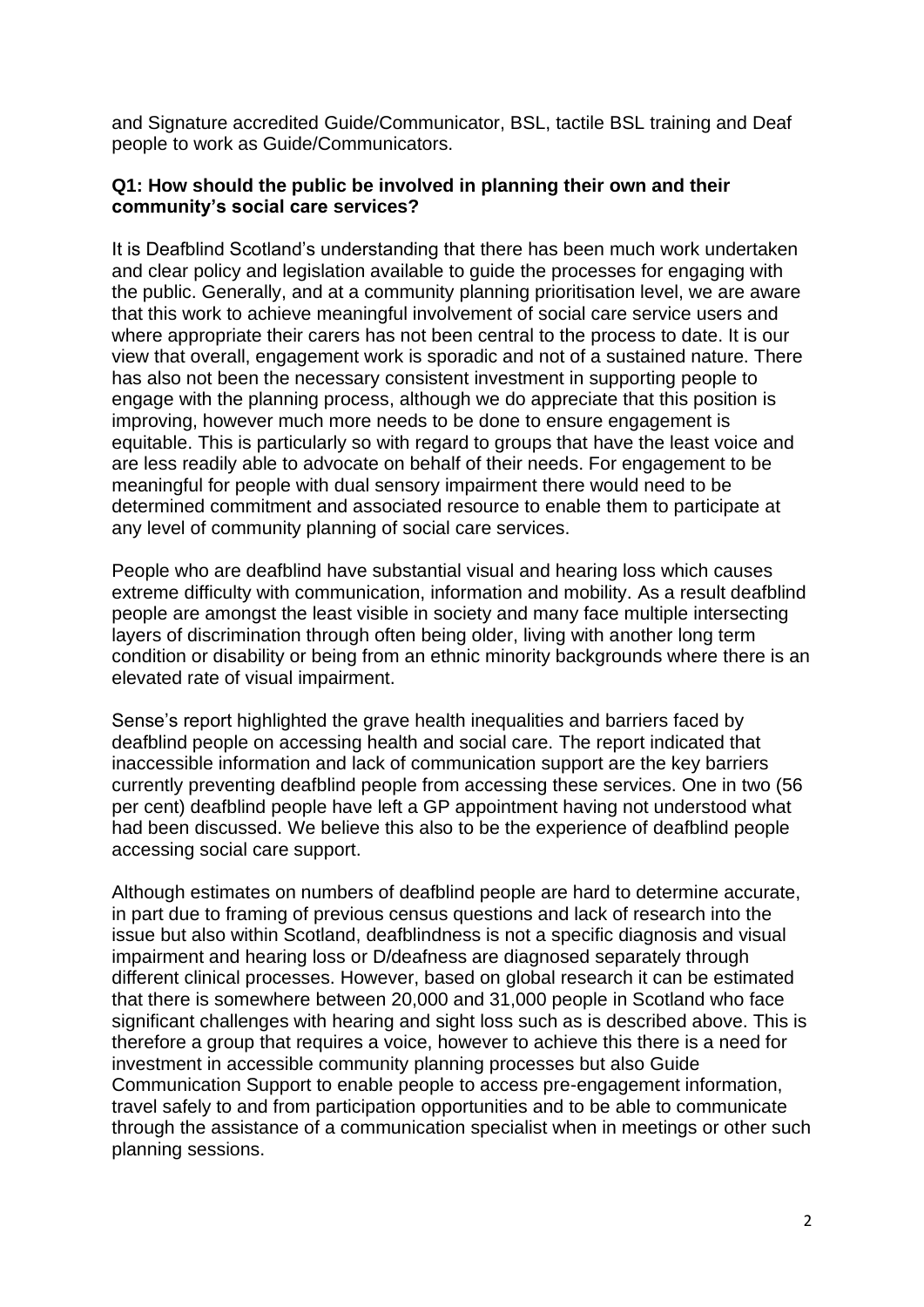Currently not only are we not seeing this happen at a community planning level but neither is this happening at an individual care planning level. Despite the intent behind the Health and Social Care Standards, many of our service users are experiencing less of a say in their individual care outcomes than before. For example, within Self-directed Support assessments, although members are being asked for their views when decisions are being made we are finding that many members are having their hours reduced. This has meant that for many they are finding that they do have Guide Communication support to attend to necessary daily living tasks such as shopping or hospital appointments but not with regard to remaining socially connected. In this regard the intention behind SDS is failing as in many cases we are finding social work staff undertaking assessments who have little or no understanding of the impact of a dual sensory impairment and the profound isolation resulting from this. Workforce competencies around SDS assessments but in particular the needs of those with disabilities requires to be strengthened and individuals fully involved in planning their own support throughout the entire process and consulted at every stage to allow choice and control over the care they receive and ensuring what is important to each person is what is taken into account during assessment. In our experience it is vital that information provided is easily accessible and in their preferred format to ensure understanding and allowing them to make informed decisions regarding their support. Adequate time to prepare and book specialist communication support before assessment has also been an issue and recent recommendation about a case that went to the Ombudsman regarding a deafblind person's self-directed support decision found that best practice should be to give people with these significant disabilities 6 weeks prior notice of assessment visits. Although helpful this is currently only advice.

Although estimates of deafblindness place it at higher levels than many other disabilities that are more commonly understood the numbers of people requiring high levels of support hours are small and it should therefore be possible to ensure that some of the most vulnerable people in our society, many of whom have multiple disabilities, are able to have some quality of life through social care support. Many recent decisions taken following SDS assessments have left people in great distress. A number of composite case studies can be provided on request. These would be composite because many of our service users are anxious or fearful about challenging SDS decisions in case they lose more or all of their support hours. On reading this response it is important to not underestimate the level of vulnerability encountered by deafblind people and the lack of recourse that many feel they have when faced with decisions which negatively impact on their already daily challenging lives.

#### **Q2: How should Integration Joint Boards commission and procure social care to ensure it is person centred?**

At an individual level each persons' needs will be different depending on what is important to that individual. We have had a service user tell us one thing really important to them is having a home cooked dinner. It is vital that each person's human rights are respected in order that they feel improvement to their life. In our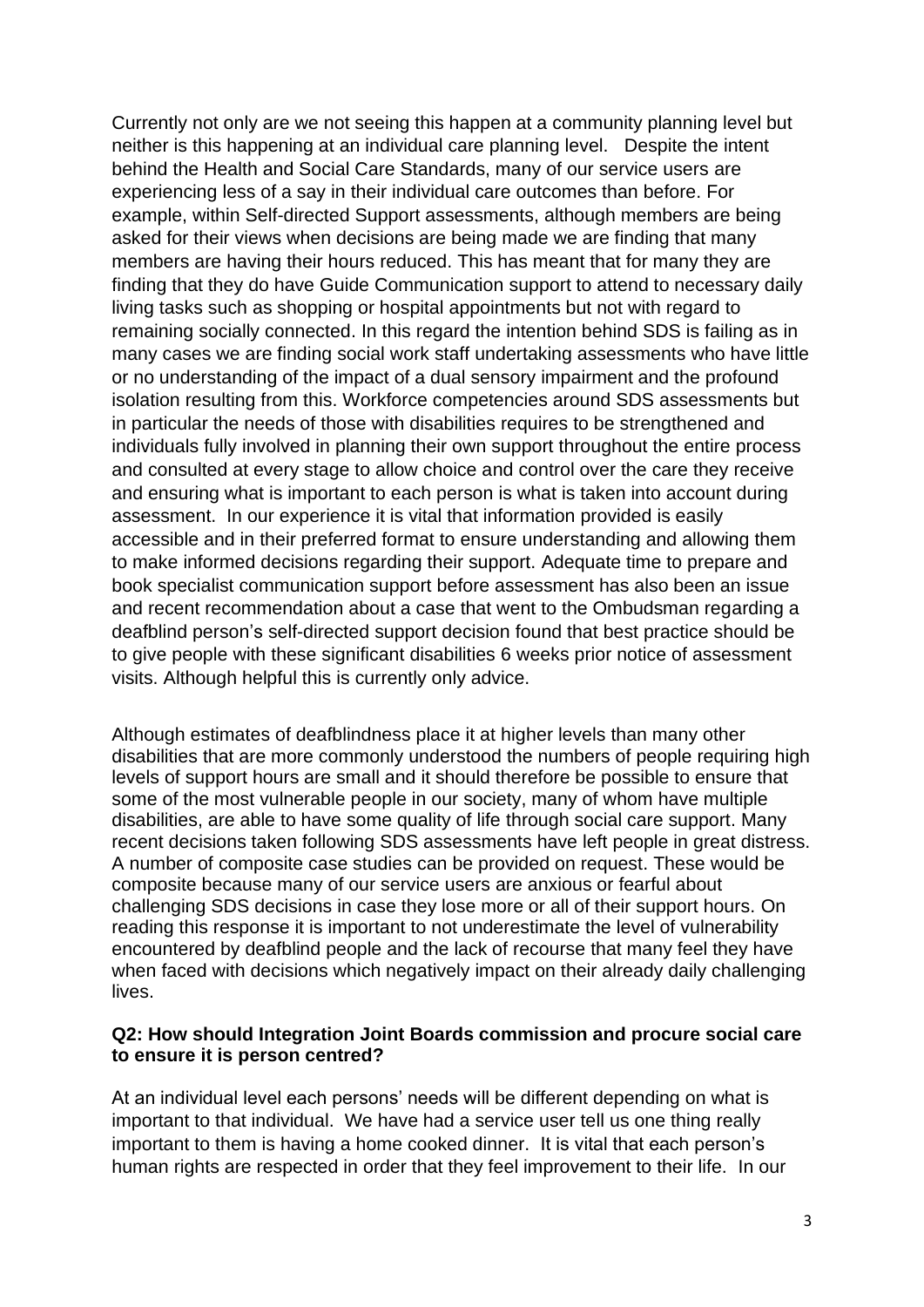experience deafblindness can cause individuals to feel extremely lonely and isolated and for them the most important outcome is to have opportunities for interactions with others and a sense of social connectedness and belonging. However service need is currently being assessed based only on ' Substantial and Critical' needs which does little to promote this basic human right. The right to 'participate in essential economic, social, cultural and leisure activities'.

At a community wide level there should be the full involvement of local communities and third sector providers, who best understand the needs of groups who often face the greatest challenges. Many, but not all providers have in place involvement mechanisms to engage with people who use their services, including often representation at a governance level. Using this grassroots knowledge voluntary organisations can make a great contribution to helping the public sector plan and deliver efficient and effective services. Often voluntary organisations provide services that act preventatively and support people to stay at home and within their own families and communities rather than requiring more specialist services. However, the tendering processes used in procurement of services themselves can often lead to competition within the sector and indeed create a conflict of interest in gaining an impartial sector view. Unfairly these procurement processes also only apply to the independent/voluntary providers and not to the statutory sector and due to tendering on many and often small contracts it places a significant administrative burden on a sector that often only receives resources for direct services. Some key issues include: the balance of focus on cost versus quality of services, the need for training and specialist knowledge to respond in a competitive way to tenders which as a result can favour larger organisations that can afford to employ staff with specialist tendering skills and very often tenders have specifications that have not been built around either the needs of the community or indeed informed by the feasibility of the practical implementation of the tasks set out. One factor that has changed over time is the move towards re-tendering of services, which may enable commissioners to make financial savings but do little to create a stable and experienced third sector workforce. This is also not in line with the principles of SDS as can be seen with the current framework arrangements, whereby if an organisation is not successful then they cannot be selected for some (or in some cases most) of the options within SDS. This does not align well with placing choice and control with the service user.

Working together with the third sector at a community level to commission services that the public themselves and evidence indicates are most meaningful in supporting people is critical. More selective, flexible and sustainable funding processes in line with commissioning priorities rather than tenders should be possible as is permitted within the Procurement Reform (Scotland) Act 2014. CCPS have responded to this and other opportunities to present alternatives and we would support the call for options such as Alliance Contracting built on trusted relationships to be applied in social care settings. Reliance on costs/efficiency as the key measure will not provide the outcomes necessary to address our current social care crisis as many of the positive outcomes that the often preventative approaches achieved by voluntary sector services will be spread across a range of sectors and further downstream from the input of support. It could be useful to consider historical commissioning and contracting patterns of practice such as those seen at the outset of Care in the Community, whereby many of new innovative services grew up from long term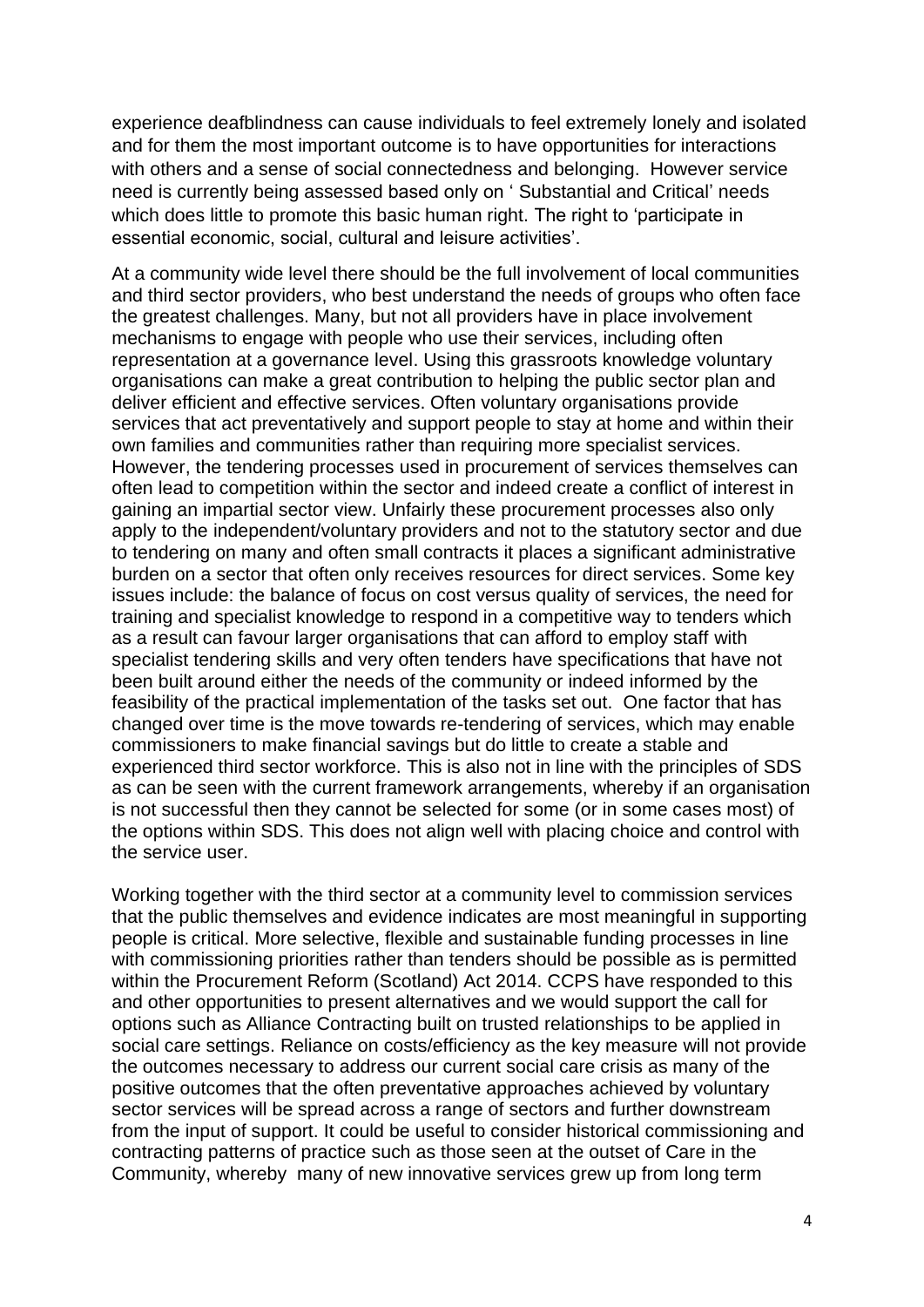relationships and joint planning between commissioners, the third sector and those with a lived experience. It was not a perfect process but one with intention to produce community led and outcome focused results based on the local knowledge of the key challenges and priorities for improvement.

Voluntary organisations can support the public sector throughout the commissioning cycle from providing insights and gathering evidence on community needs through to supporting and mobilising service users including those most seldom heard to engage with planning processes and within evaluation of services. Involving people with a lived experience of using services can in itself provide a therapeutic benefit in building skills and confidence as well as providing people with a socially valuable role.

The role of the Care Inspectorate needs to be reconsidered to enable them to look at how the Health and Social Care standards are being implemented not only within services and individual care but within commissioning practice which holds the key to unlocking the quality of those services.

#### **Q3: Looking ahead, what are the essential elements in an ideal model of social care (e.g. workforce, technology, housing etc)?**

• Recruitment and retention of a skilled workforce – raising the profile of pursuing a career in social care as a profession with a clear career pathway rather than a manual low skilled low paid job. Within our work at Deafblind Scotland our main workforce are Guide/Communicators, these are individuals that are trained to be the eyes and the ears of a deafblind person. To undertake this role they are trained as Guide Communicators within our Signature accredited training and thereafter go on to train in BSL 1 - 3, with many training to a higher communication standard such as BSL level 6, Tactile BSL and Deafblind Manual. Pay is also an issue, there is high expectations and responsibilities placed on a social care worker with SSSC professional registration, continuous personal development, adhering to policies and procedures with Adult Support and Protection, Child Support and Protection, Health and Safety, Manual Handling, Risk Assessment, Administering medication. Salary scales do not accurately reflect the requirements and commitment of the role or additional skills worker require to carry out in their job as mentioned above. Current hourly rates paid by most local authorities do not support the third sector to pay staff adequately and these differ from the higher rates paid to statutory sector staff who undertake the same or similar roles. These rates also do not take into account administration costs, assessments, progress/outcome reviews or engagement processes. Within Deafblind Scotland, many service users are very isolated and often a Guide Communicator and Deafblind Scotland administration staff are their only contact with the outside world. As a result, our organisation carries high administration and office support costs to ensure that a person can always reach someone if they need reassurance. This is a frequent daily need for some of our members using some assistive technology,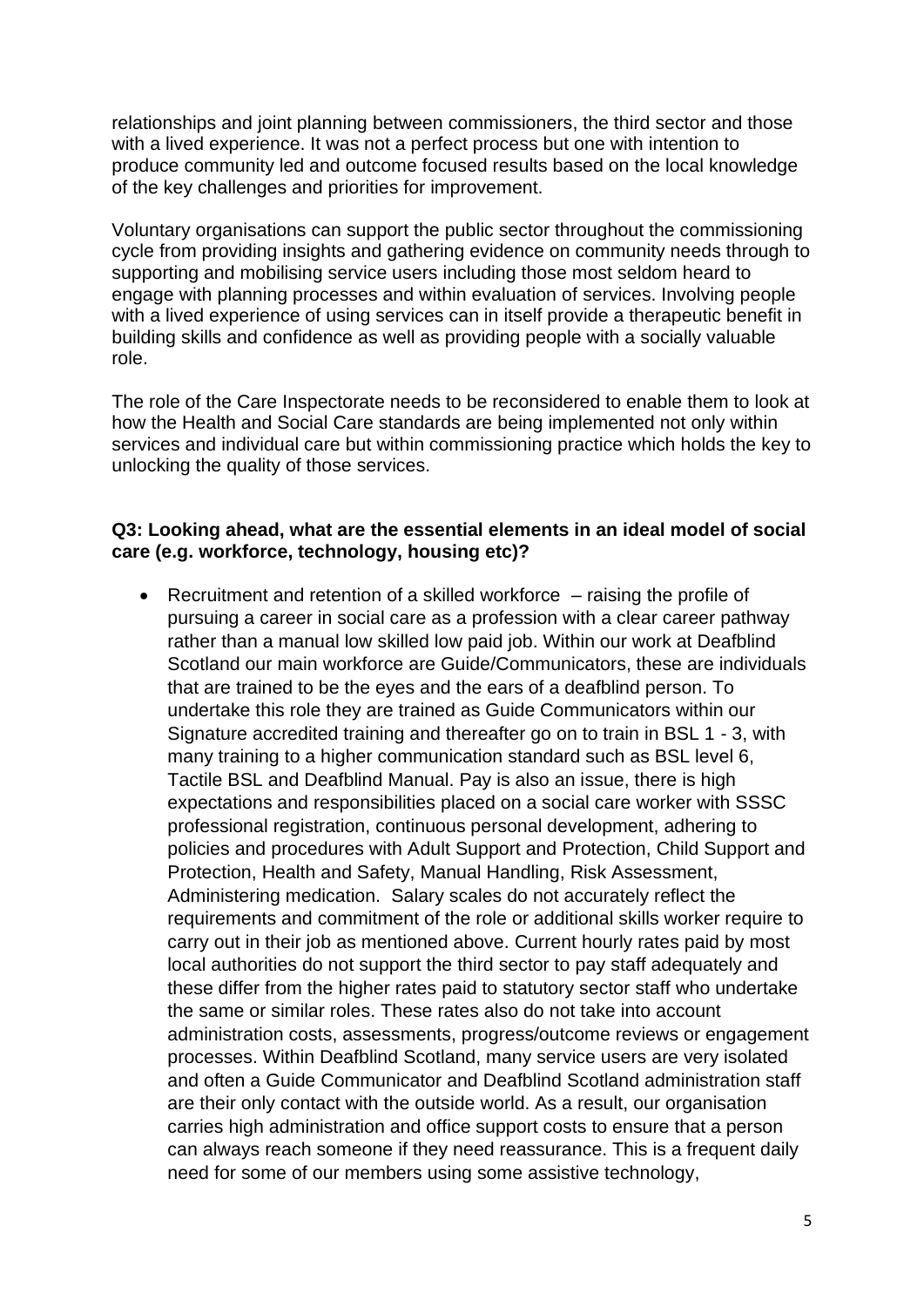contactScotland or have enough hearing to use a telephone to make contact. Parity of pay between sectors but also full cost recovery for valued third sector organisations would be a clear way to resolve these issues.

- Early Intervention and Prevention– our experience of working with people living with dual sensory impairment has shown us that it is vital to make connections with people as early as possible particularly when they start to experience a loss of their second sense. For example, someone born Deaf who communicates using British Sign Language who starts to lose their sight perhaps due to Usher Syndrome will require to learn new or adapt their communication skills (Tactile BSL, Deafblind Manual). For many of our members both sensory impairments are acquired later in life which makes learning new skills to remain independent even more difficult. Early intervention is vital to ensuring individuals can continue to engage and remain part of society before their loss of sight and hearing makes it much harder to learn alternative communication. This would be true for individuals with many other conditions where early intervention and prevention can ensure they maintain the best quality of life possible. Investment in this area is crucial going forward to ensure social services can respond to demand placed on more specialist parts of the system and minimise reliance on these from individuals who have been enabled to remain independent for longer.
- Strengths focused and aspirational services need to have ambitions for individuals to enable them to feel that it is possible to retain or rebuild skills and independence whether following an illness or when living with a disability/sensory impairment or to have enough aspiration to try a new opportunities or challenge and make new social connections that will enhance their quality of life. Where this is not possible, and people are living with a deteriorating and/or significantly life limiting condition, then they need to feel that any independence in actions or choice will be maximised as long as is realistic and even then some new experiences may be possible.
- Person. family and community centred (a whole system approach) there already is much in place to support a person-centred approach but it is also critical to understand the individual within the socio-ecological context in which they live. Some may be part of a family which will have dynamic relationships that can fluctuate and impact positively or negatively on an individual's ability to manage, recover or grow in independence. Equally neighbourhoods, communities of choice as well as geography all matter alongside wider structural issues that can help or hinder a person's ability to thrive e.g. poverty, lack of access to opportunities such as employment, education or good quality housing.
- Rights based Accountability structures ensuring that those that can be held to account for service planning and commissioning priorities as well as individual care focused decision making and those that hold them to account (e.g. Care Inspectorate) are focused on the human rights of the individual seeking care and support. Much legislation is in place to support this but as discussed above this is not the consistent practice. The Care Inspectorate needs to have powers they can easily and fully enact to allow them to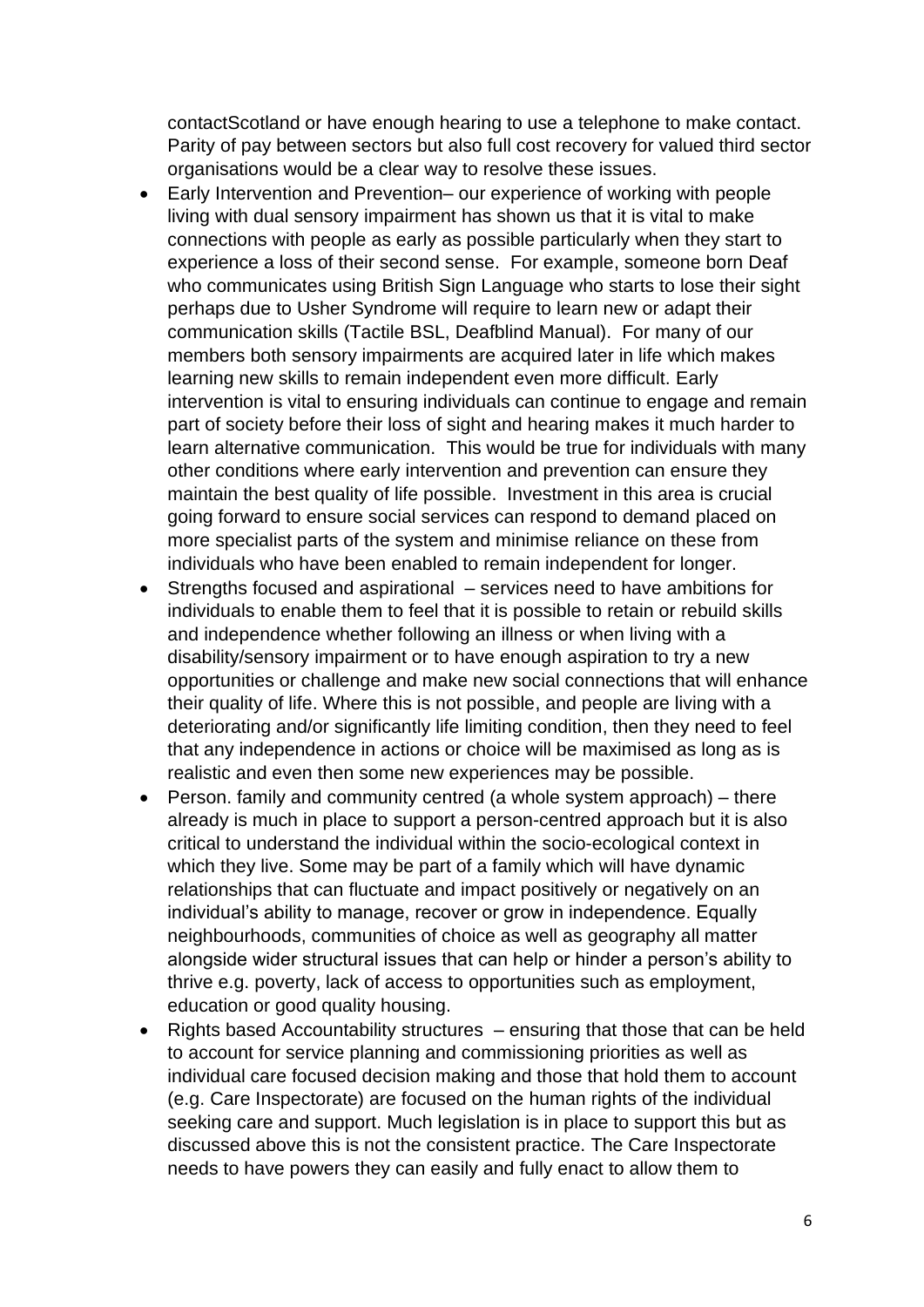challenge and support improvement of social care commissioning that is based on priorities of commissioners rather than those that use services.

- A flexible and innovative range of third sector providers to ensure that services are person-centred, services need to be able to respond to a very diverse range of needs. To achieve this they need to have the resources to implement change such as upskilling and training staff when needs change. In current procurement arrangements there is little room to cost for training and development of staff. Often those smaller, very grassroots and agile organisations can struggle to thrive under current procurement arrangements. This means that bigger organisations who may have systems and structures in place that can make them less flexible/adaptable and more difficult to change workforce direction can be unintentionally favoured. As before competitive tendering and the hourly rates can add to this challenge with bigger organisations being more able to absorb on-costs. This risks building a homogeneous social care sector which inherently undermines any possibility of creating a person, family and community centred model.
- A range of service modalities Innovation poses its own challenges so care always needs to be taken to ensure that 'new wheels' are not constantly being invented but that well tried and tested approaches are supported. However, where there remains unmet need innovation has an important role. Smaller more agile organisations are often best placed to pilot test a new idea but support is often needed to turn round evidence quickly and to invest thereafter where this is shown to work. Unfortunately again and paradoxically within current tendering processes some solid service methods and approaches experience disinvestment whereas real grassroots innovation is stifled. Importantly learning from what works needs to be shared and guidance provided on evidence informed approaches. Decisions on support offered by social care services should not be left entirely to local commissioners without support who may have varied expertise in the area, particularly where there is some specialist knowledge required. Training, guidance and support is needed to enable local commissioners to make evidence informed decisions. There is increased understanding of the value of digital technology in offering health and social care support, however this needs further investment and well tested approaches strengthened and made more readily available. This is vital in reaching those higher numbers of people who cannot leave their own home due to mobility, disability or rurality. Where this shouldn't be instead of access to human facing support, it can be used to reassure, prompt or offer additional support to people. In Deafblind Scotland our office support staff offer a life line to people who have no other way of undertaking tasks such as booking health appointment for themselves, a visit to the vet for guide dogs or arranging for house repairs.
- Longer term funding the move over the years to shorter term tendering has not only stifled innovation by making it difficult for smaller organisations to thrive but recruiting and retaining high quality staff becomes extremely challenging. It is often not understood by providers that as a contract comes to a close and where there is no guarantee of continued funding then the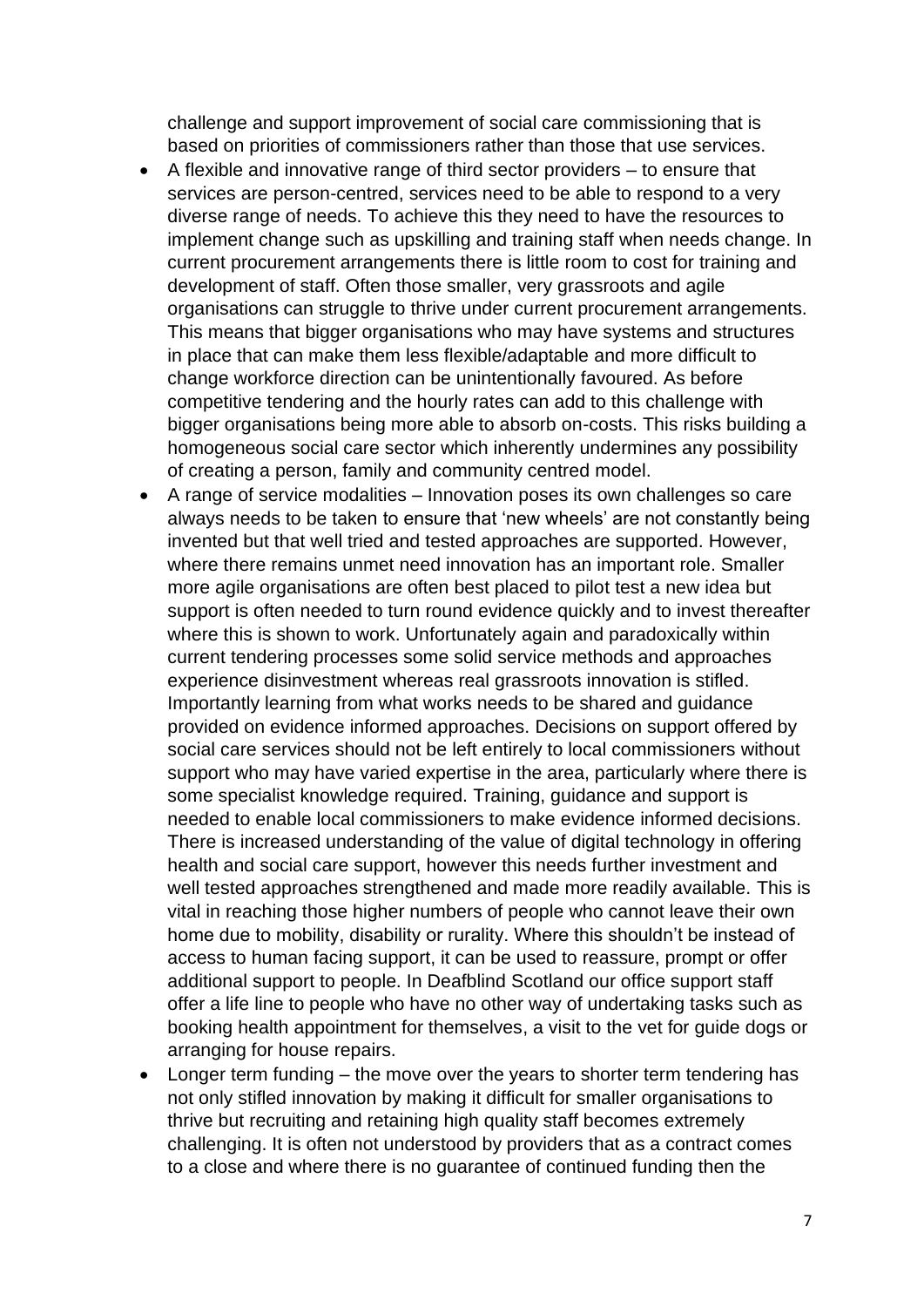workforce may have to be put on notice of redundancy if no alternative work is available within an organisation. In these instances all too often staff members make the decision to move to more stable jobs within the statutory sector.

Overall, as a country we need to build up a social care sector that is valued in its own right and the specialism it brings is understood. How we pay, train and support the workforce says a lot about the value placed on them. Retention of Guide Communicators is a significant problem within DbS, a challenge that we meet by going the extra mile in public fundraising to prop up our commissioned services. As is well rehearsed the public are becoming less inclined towards or able to afford charitable giving leaving charities with even greater challenges ahead. Even despite efforts to fund training and more competitive rates of pay that recognise the high level of specialism within Guide Communication, we still find that many staff members once trained can find much better terms and conditions working within other sectors.

#### **Q4: What needs to happen to ensure the equitable provision of social care across the country?**

There are already national standards and national agreed outcomes in place to support equality of approach across the country. However, the reality is that there are great variances with how assessments are carried out and how Self-Directed Support is implemented in each local authority. This brings about anomalies in the packages of support approved depending on where the person lives, resulting in a postcode lottery. There requires improvement with continuity of standards across all areas to ensure equity of provision of care. Some local authorities are very good at prioritising and implementing legislation e.g. BSL Act and others are less rigorous which we have found to create inconsistency for individuals causing distress, frustration and anger amongst those that use services Improvement on this would see a human rights based approach being adopted across all local authorities supported by adequate funding to meet individuals important needs. Consistent set of standards on the application and decisions around eligibility for SDS would be greatly welcomed.

One key challenge is in involving national third sector organisations which has been identified as being an issue by Audit Scotland. National services may not have the capacity to engage with every local authority but there needs to be a process of drawing down this experience where there are real areas of specialism. A failure to do this will result in those seldom heard voices who may only exist in small numbers in each locality being missed. This is the case for deafblind people as although the prevalence is higher than is often quoted overall (5,000 is estimate most often used), those with the highest level of need and poorest quality of life are only represented in small numbers in each local authority. However, arguably these are the individuals with the highest level of need. There needs to be a process to look at equitable commissioning that has standards set and has accountable lines at a national level bringing together local authorities to agree these; ensuring that those who face the greatest social and health inequalities are given a greater level of priority as recommended in the Christie report around addressing inequalities and Marmot's